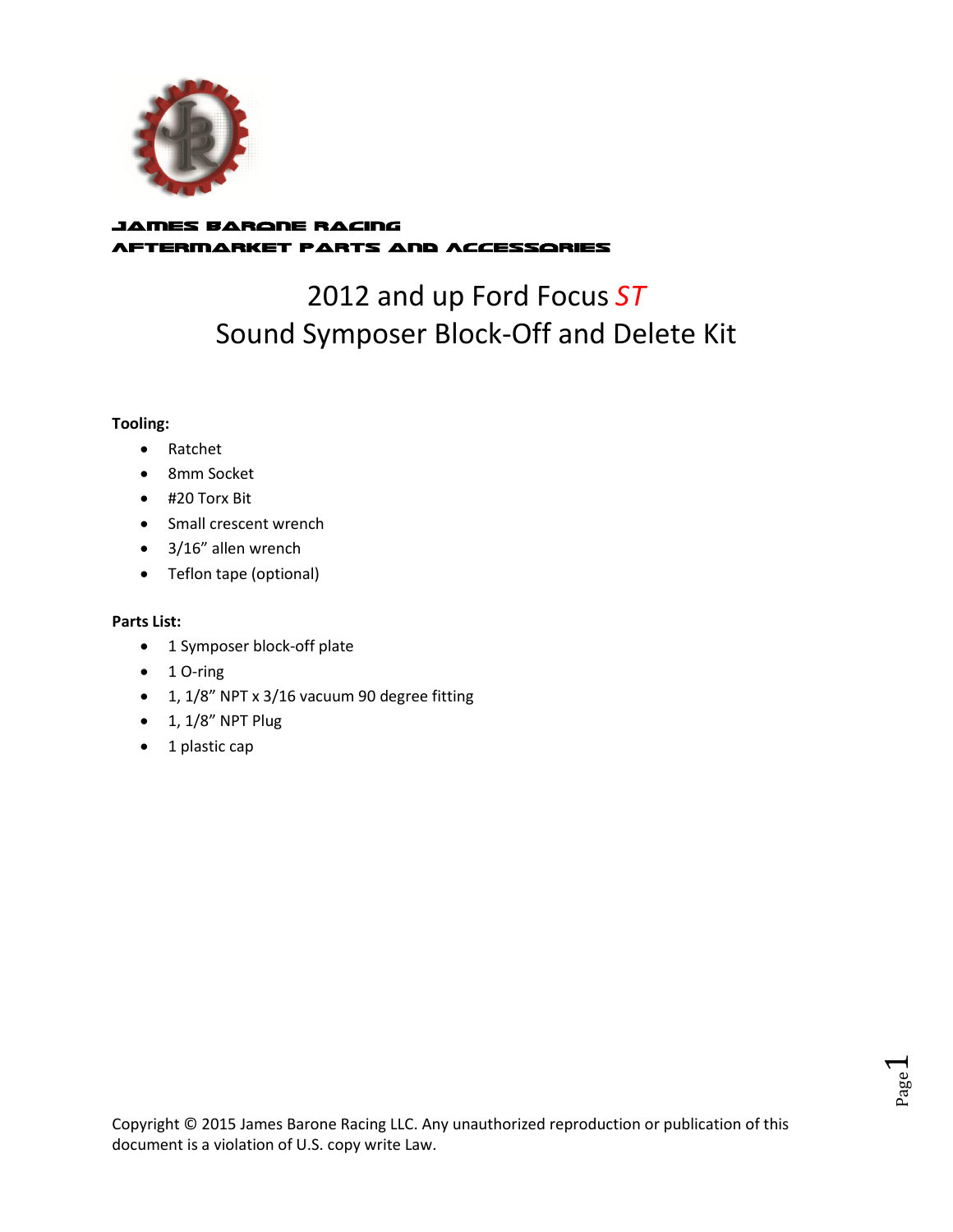1. Using an 8mm socket, remove the 3 bolts holding the sound symposer to the intake manifold. Pull the hose off the symposer.



2. Using a T20 torx bit, remove the screw securing the symposer valve to the battery box and pull the hose off. Also, remove the hose between the intake and the valve at the battery box.

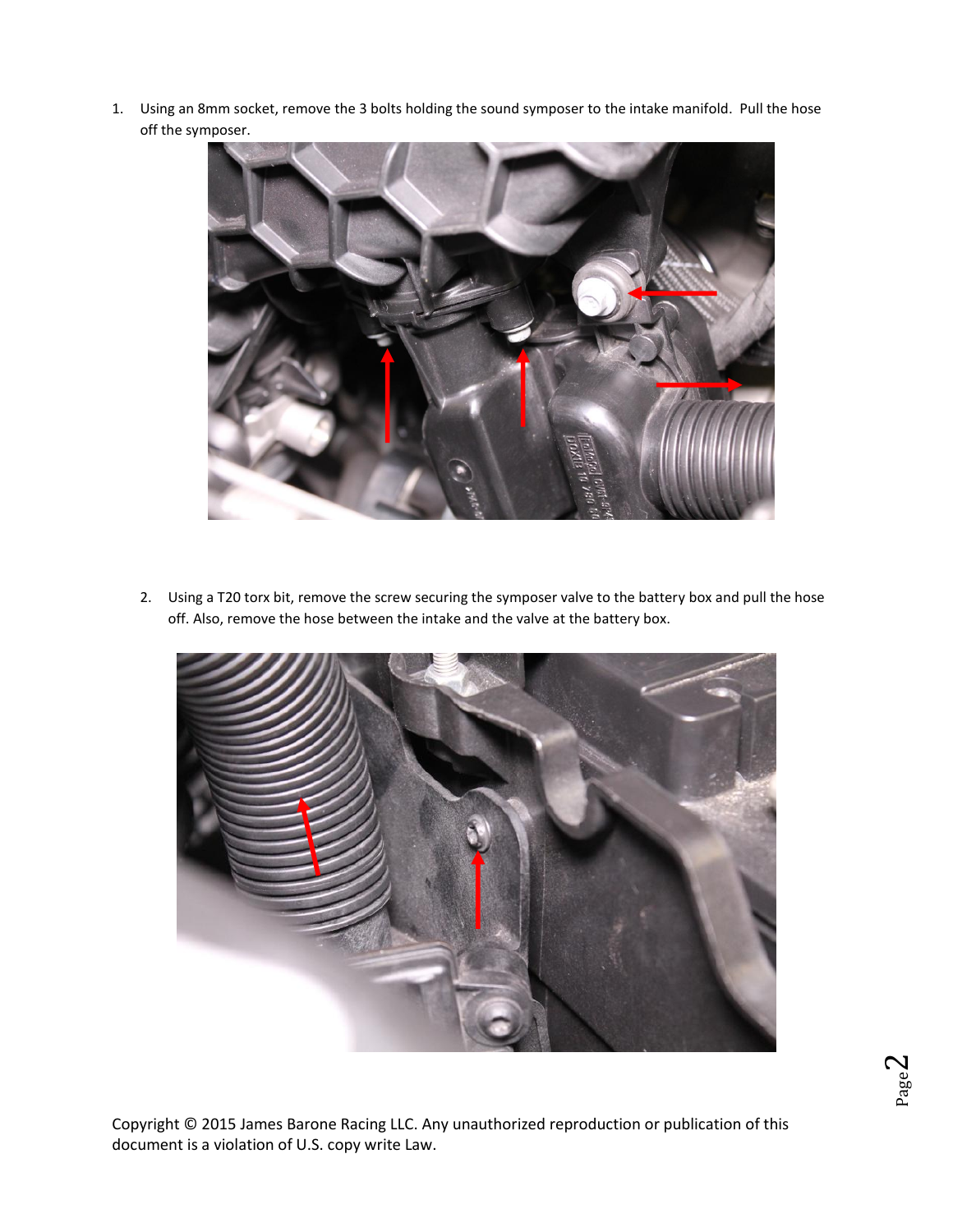3. Pull the symposer hose from the rubber boot and remove the boot from the firewall along with the hose.



4. Install the cap provided with your kit in to the hole in the firewall.



Page ო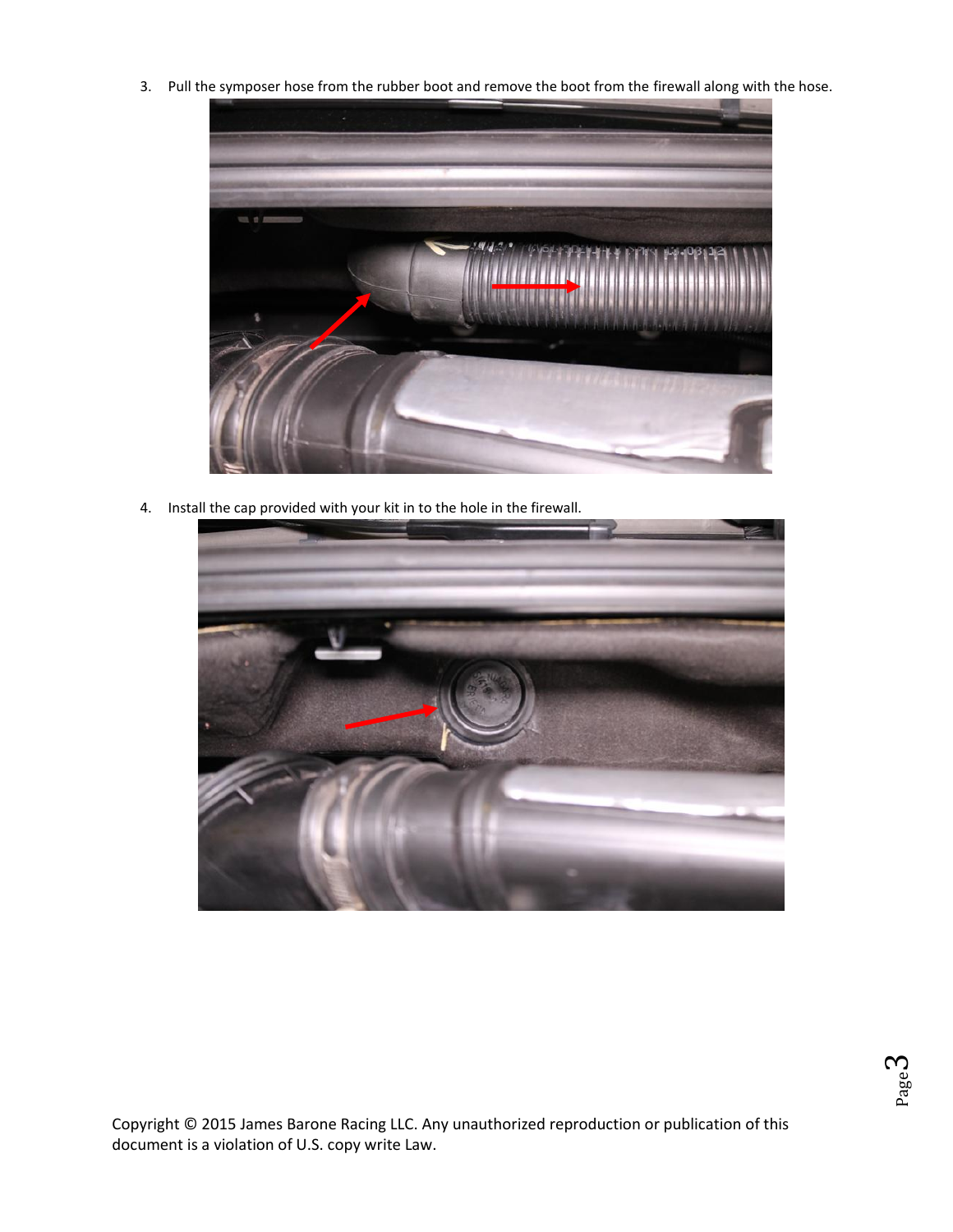5. Thread the plug or vacuum fitting included with your kit in to the symposer block-off plate and tighten using a 3/16 allen wrench or small crescent wrench. It's recommended to use some Teflon tape on the threads.



6. Insert the o-ring supplied with your kit in to the groove in the symposer block-off plate.



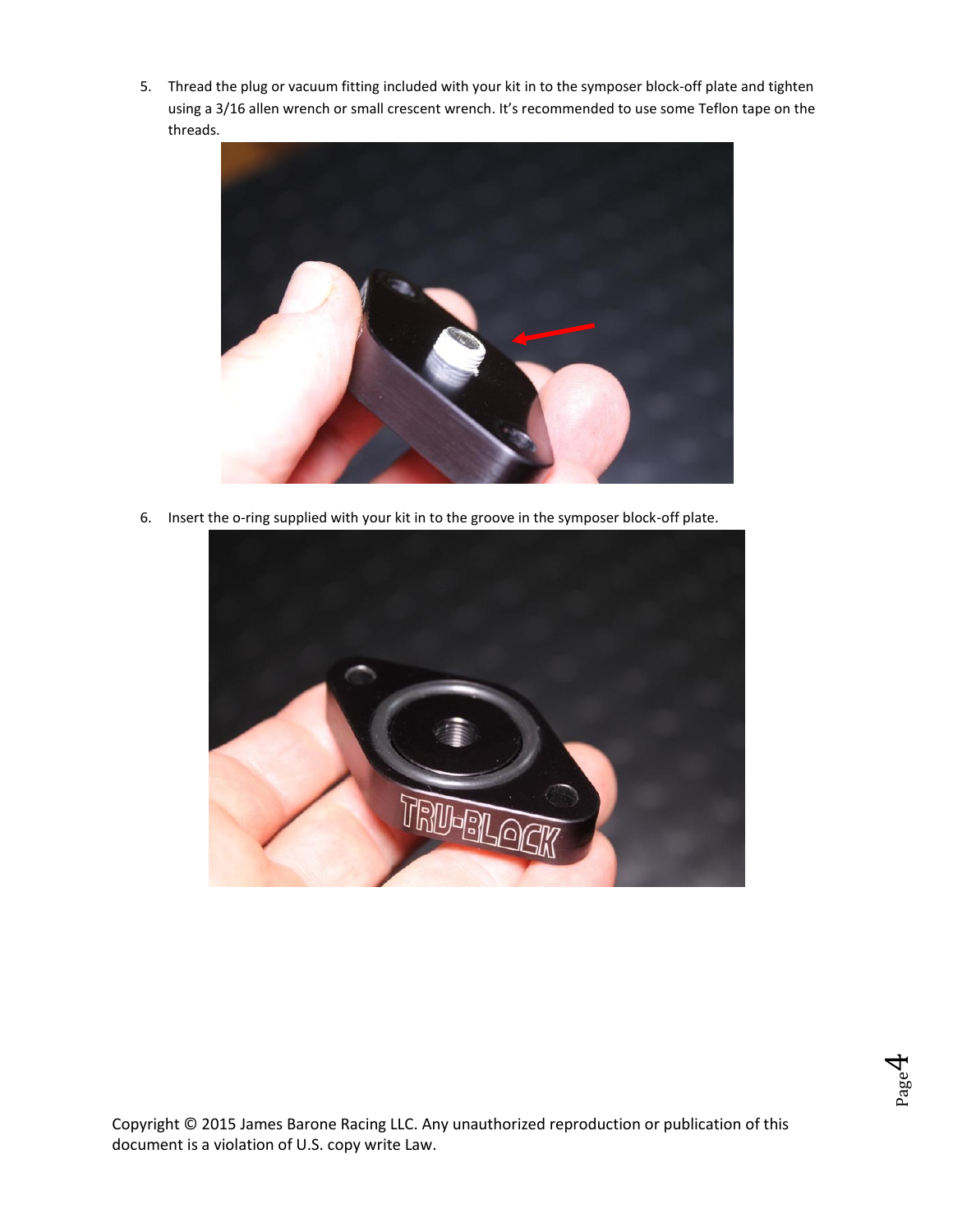7. Install the symposer block-off plate on to the intake manifold using an 8mm socket and two of the bolts removed in step 1. Tighten to 7-10ft/lbs.



# **Congratulations!! You've now completed the installation of you New JBR Sound Symposer Block-Off and Delete Kit!!**